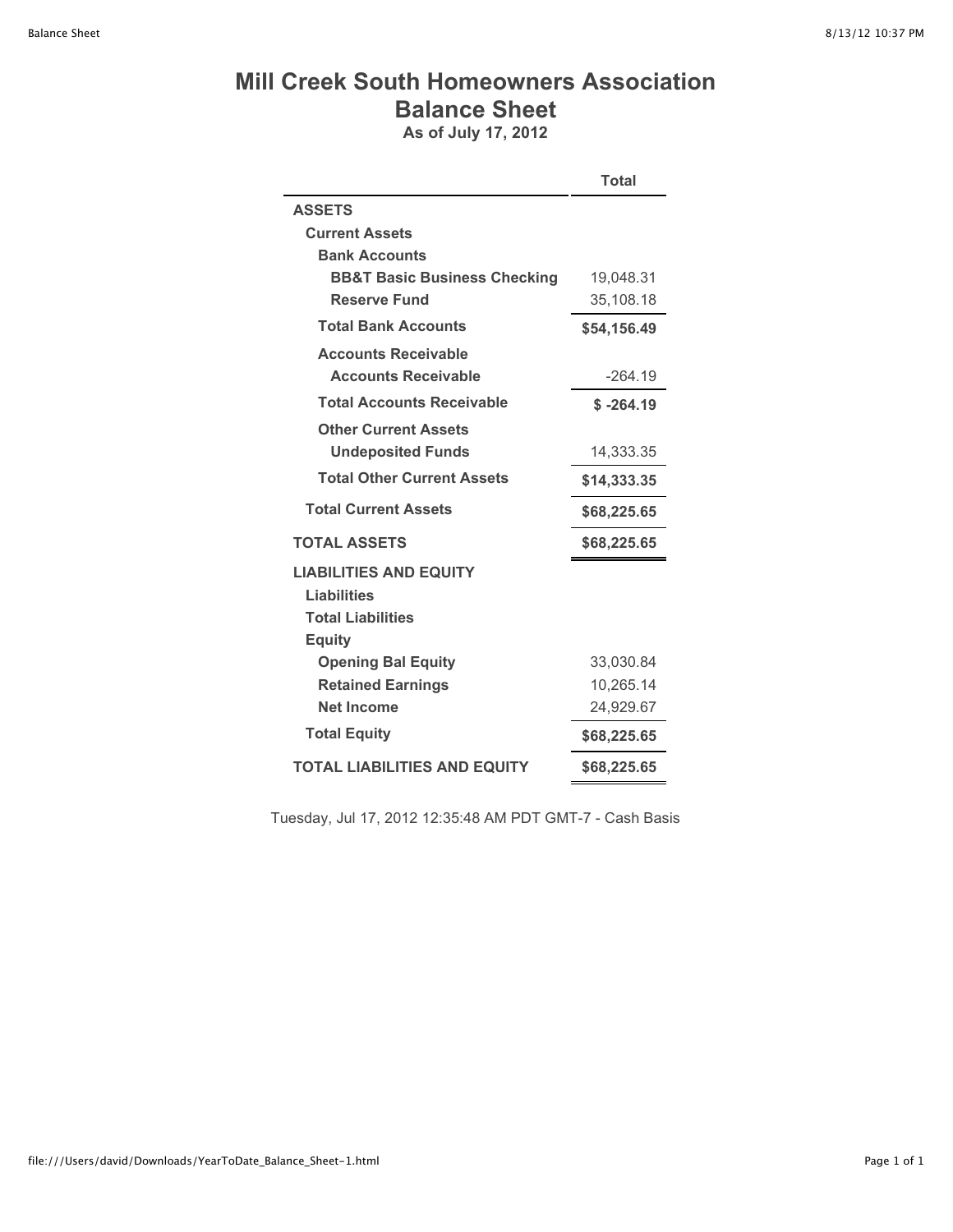## **Mill Creek South Homeowners Association Profit & Loss**

**Since June 17, 2012**

|                                            | Total       |
|--------------------------------------------|-------------|
| <b>Income</b>                              |             |
| <b>Total Income</b>                        |             |
| <b>Gross Profit</b>                        | \$0.00      |
| <b>Expenses</b>                            |             |
| <b>Bank Service Fees</b>                   | 2.00        |
| <b>Commons Maint.</b>                      | 74.19       |
| <b>Lighting, Repairs &amp; Electricity</b> | 17.84       |
| <b>Office Expense</b>                      | 219.95      |
| <b>Uncategorized Expense</b>               | 5.00        |
| <b>Total Expenses</b>                      | \$318.98    |
| <b>Net Operating Income</b>                | $$ -318.98$ |
| Net Income                                 | $$ -318.98$ |

Tuesday, Jul 17, 2012 12:35:50 AM PDT GMT-7 - Cash Basis